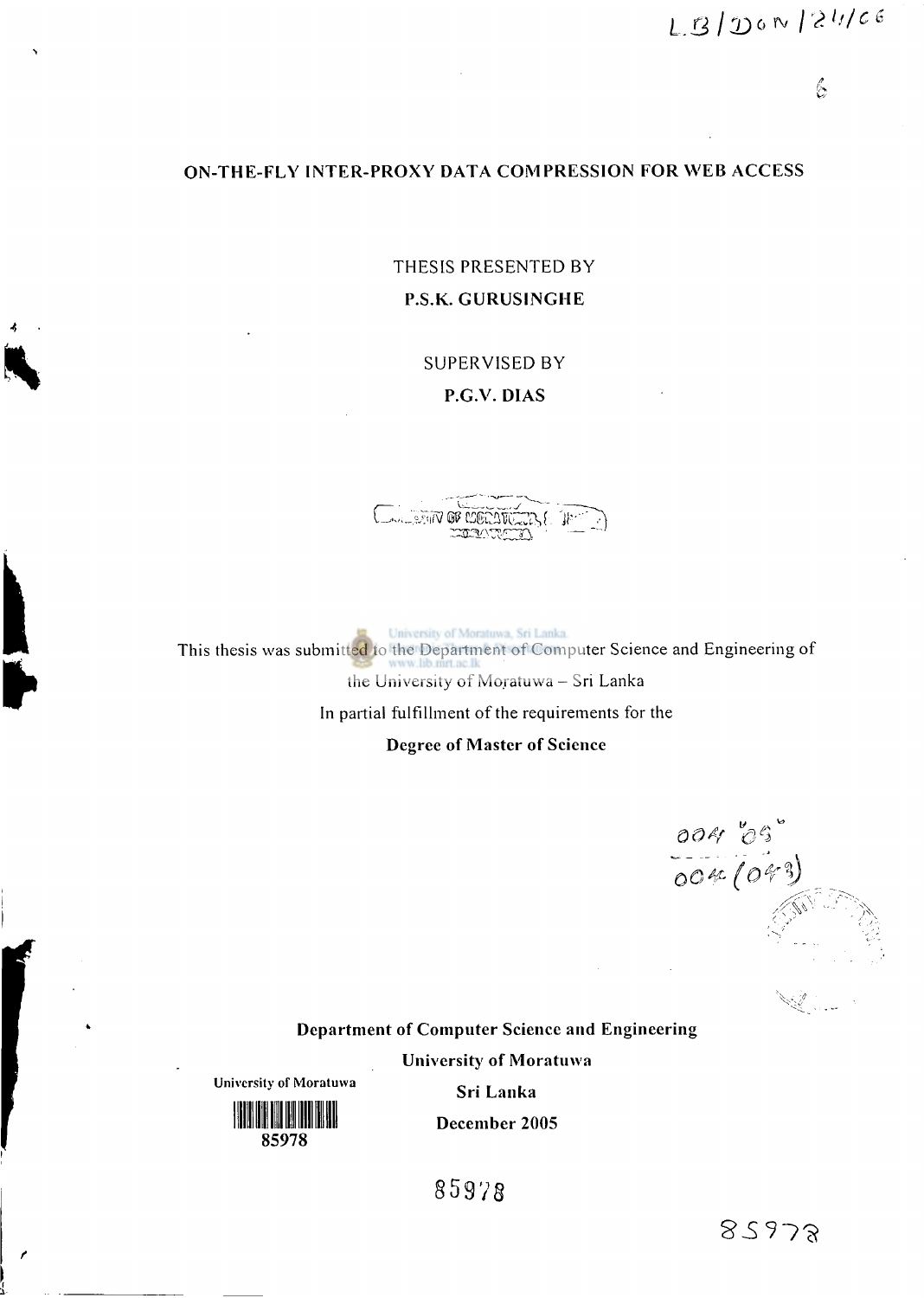$\overline{a}$ 

**\*** 

# The work presented in this dissertation has not been submitted for the fulfillment of any other degree



University of Moratuwa, Sri Lanka. Electronic Theses & Dissertations www.lib.mrt.ac.lk

. . . . . . .

P.S.K. Gurusinghe (Candidate)

P.G.V. Dias (Supervisor)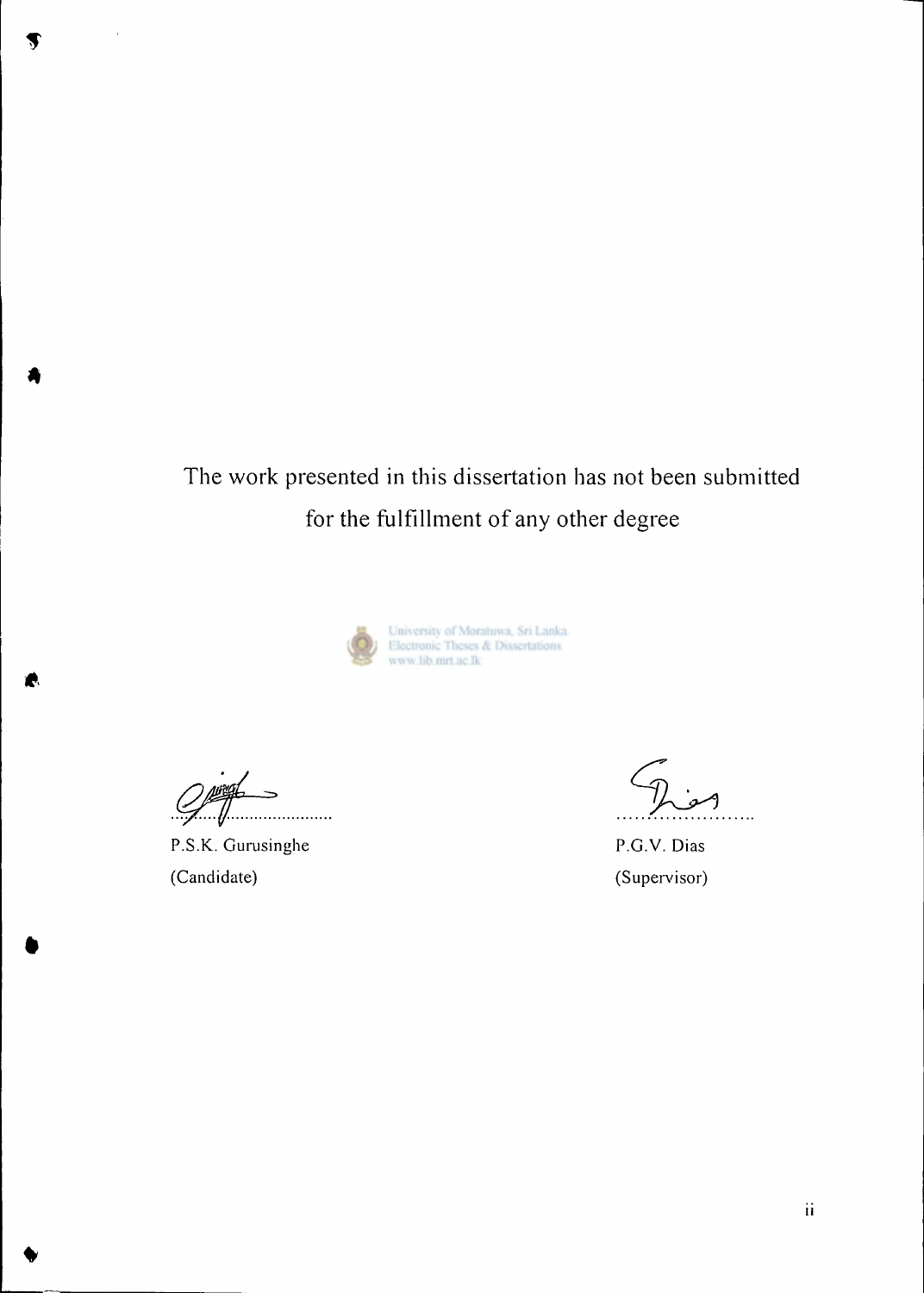### Dedicated to My Parents...



 $\hat{\mathcal{A}}$ 

University of Moratuwa, Sri Lanka.<br>Electronic Theses & Dissertations<br>www.lib.mrt.ac.lk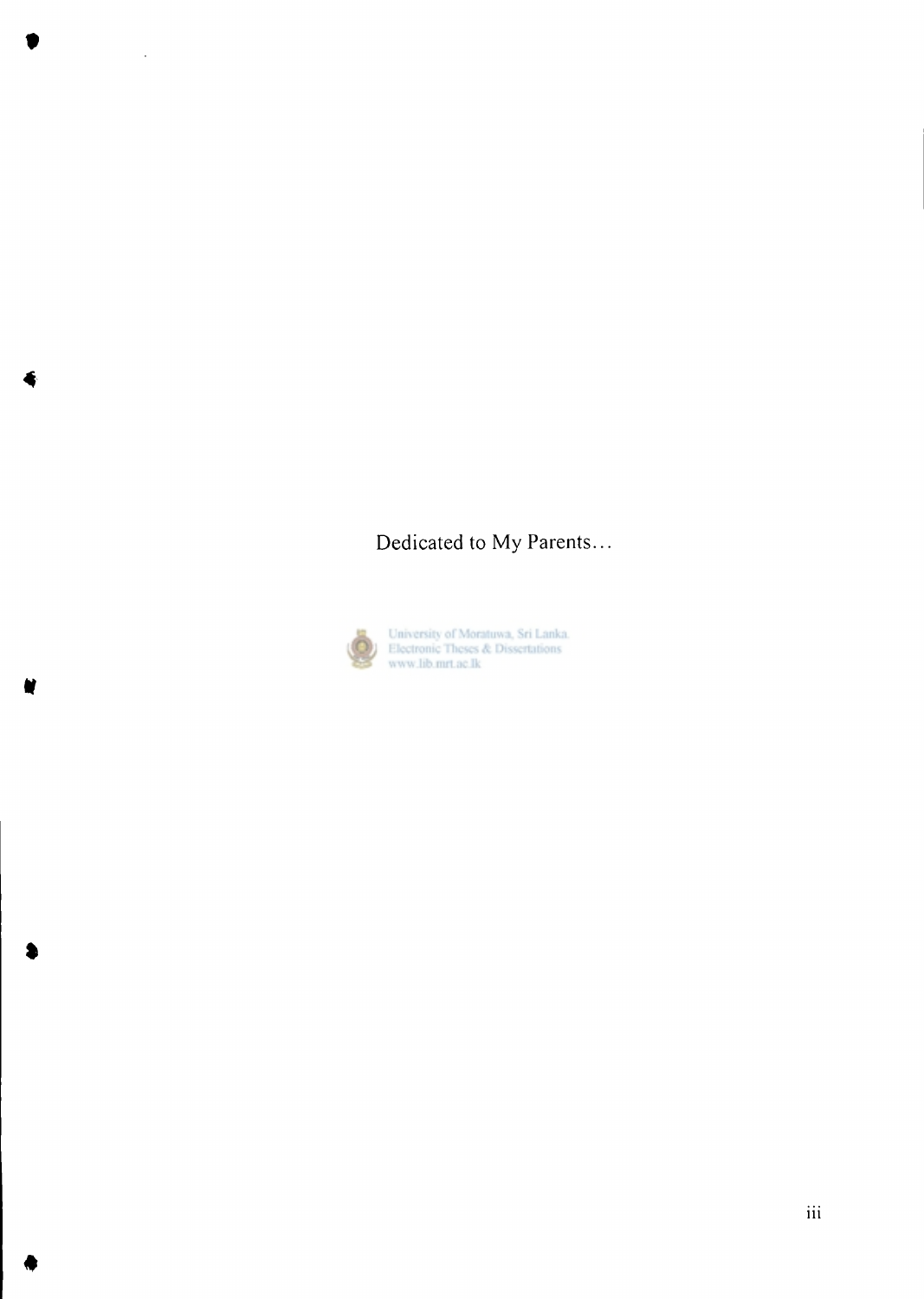### **Abstract**

Obtaining a reasonable speed for web access is a problem in many areas, especially for small organizations such as schools, dial-up, and mobile users, due to the low bandwidth of the available links. One solution, which is supported by  $HTTP 1.1$ , is the compression of web pages, but this needs support by both the web server and web client. As most web servers have not enabled such support, this feature is in limited use.

An alternative option is to implement compression between two proxy servers located at each end of the bandwidth-limited link. This dissertation describes the implementation of such a system.

A compression scheme was implemented which is transparent to both client and server. Data is compressed at the upstream proxy server of the bandwidth-limited link, and de-compressed at the downstream proxy server of the link. Different types of content are identified based on the content-type HTTP header and different compressors are used on each content-type.

HTTP headers and text content-types (html, css, txt etc.) are highly compressible. A number of text compression schemes were evaluated, and, gzip was selected as the compressor for such content. A unique feature of our system is the use of a pre-set dictionary for HTTP header compression, which enabled us to get very good compression ratios.

Although jpeg images are already in a compressed format, they can generally be further compressed without excessively degrading the perceived image quality. We do so whenever feasible. www lib mrt ac Ik

Persistent connections over the limited bandwidth links were introduced to eliminate the delay caused by TCP connection establishment.

The performance of the system under different workloads was analyzed, which showed that the system provides a significant improvement in response time over a low-speed connection.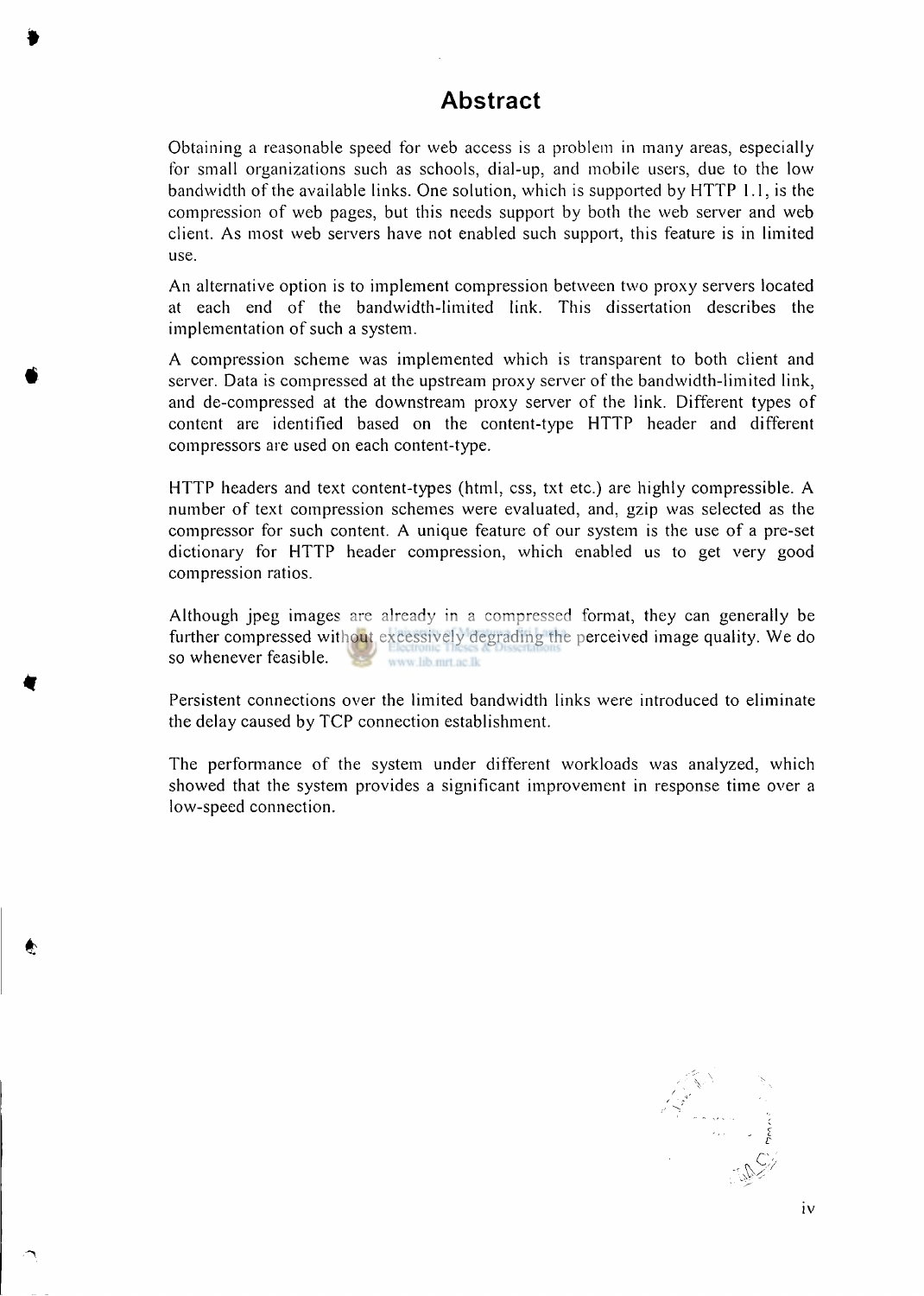#### **Acknowledgement**

**t** 

1 am taking this opportunity to thank Prof. (Mrs.) Rathnayake, the Director of Postgraduate studies for selecting and nominating me for the Asian Development Bank scholarship. And also, I wish to acknowledge the financial support received by Asian Development Bank's personnel development fund of Ministry of Science  $\&$ Technology, Sri Lanka.

1 am grateful to the following: project supervisor, Dr. Gihan. V. Dias for his direction and supervision of the project and particularly for his instruction and frequent scrutiny of results, recommendation on methods, analysis and presentation of results. Without such guidance, I would not have been able to implement such a complex system easily; project co-supervisor, Ms.Vishaka Nanayakakara for her assistance, friendliness and guidance throughout the research; Dr. Mark Adler and Dr. Jean Loup-Gailly who are the owners of the gzip for their help. Dr. Sanath Jayasena and Mr. Shantha Fernando for their untiring urge to offer assistance and guidance where needed. My special thanks go to Dr. Ajith Pasqual, for his comments, corrections and guidance given at each progress review, which improved my works.

ses & Dissertations

1 am grateful to staff members and my colleges for their frank comments and helping me with my daily work.

Finally my deep gratitude for my spouse and parents for their encouragements and helps right through out this period.



 $\mathbf V$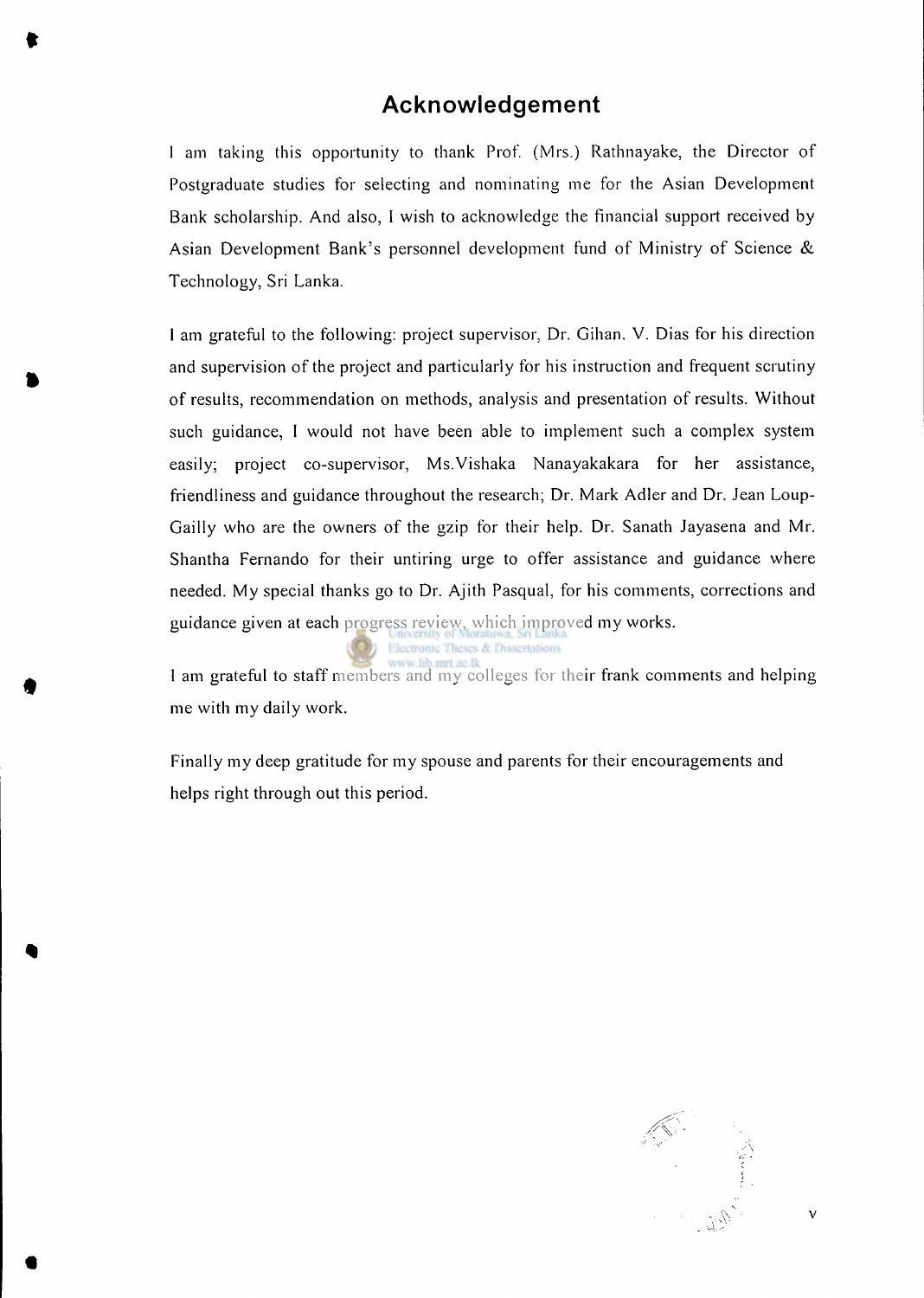## **Table of Contents**

| 1.4.1.                                                               |  |
|----------------------------------------------------------------------|--|
| 1.4.2.                                                               |  |
|                                                                      |  |
|                                                                      |  |
|                                                                      |  |
| 2.1.1.                                                               |  |
|                                                                      |  |
|                                                                      |  |
| 2.2.1.                                                               |  |
|                                                                      |  |
|                                                                      |  |
| Layer 2 Payload Compression Discovery 2006 22                        |  |
| 2.4.1.                                                               |  |
|                                                                      |  |
|                                                                      |  |
|                                                                      |  |
|                                                                      |  |
|                                                                      |  |
|                                                                      |  |
|                                                                      |  |
|                                                                      |  |
|                                                                      |  |
| 4.4.1.                                                               |  |
| 4.4.2.                                                               |  |
|                                                                      |  |
|                                                                      |  |
|                                                                      |  |
| 5.1.1.                                                               |  |
| Using the Dictionary at the Upstream for Compression 49<br>5.1.2.    |  |
| 5.1.3.                                                               |  |
| Decompressing Data at the Downstream with the Dictionary52<br>5.1.4. |  |
|                                                                      |  |
| 5.2.1.                                                               |  |
| 5.2.2.                                                               |  |

**•**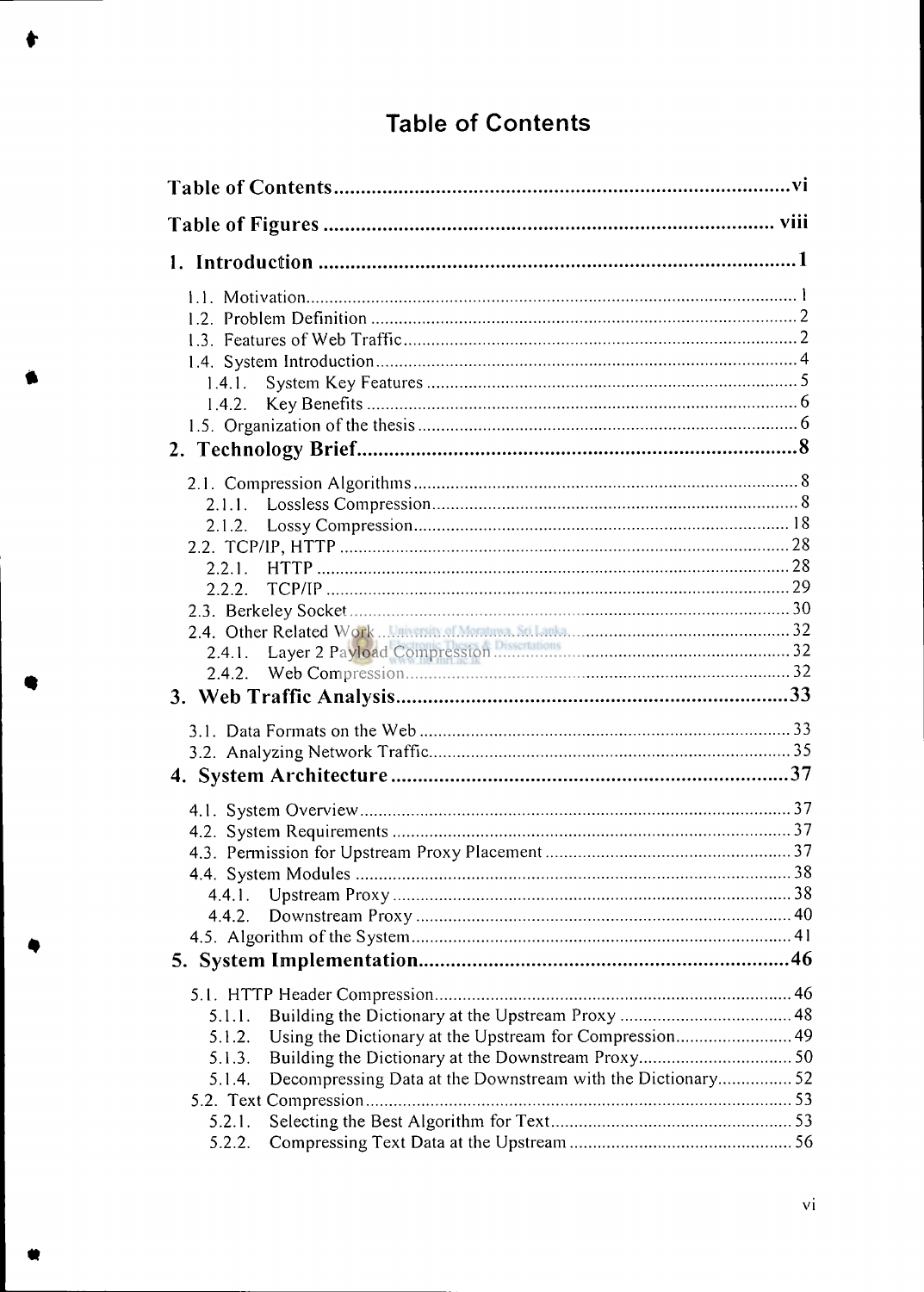| 5.2.3.                                                                                               |  |
|------------------------------------------------------------------------------------------------------|--|
| 5.2.4.                                                                                               |  |
| 5.2.5.                                                                                               |  |
|                                                                                                      |  |
| 5.3.1.                                                                                               |  |
| 5.3.2.                                                                                               |  |
| 5.3.3.                                                                                               |  |
| 5.3.4.                                                                                               |  |
| 5.3.5.                                                                                               |  |
| 5.3.6.                                                                                               |  |
| 5.3.7.                                                                                               |  |
| 5.3.8.                                                                                               |  |
|                                                                                                      |  |
| 5.4.1.                                                                                               |  |
| 5.4.2.                                                                                               |  |
|                                                                                                      |  |
|                                                                                                      |  |
|                                                                                                      |  |
|                                                                                                      |  |
|                                                                                                      |  |
|                                                                                                      |  |
|                                                                                                      |  |
|                                                                                                      |  |
| University of Moratuwa, Sri Lanka.<br>Electronic Theses & Dissertations<br>manual life must no life. |  |

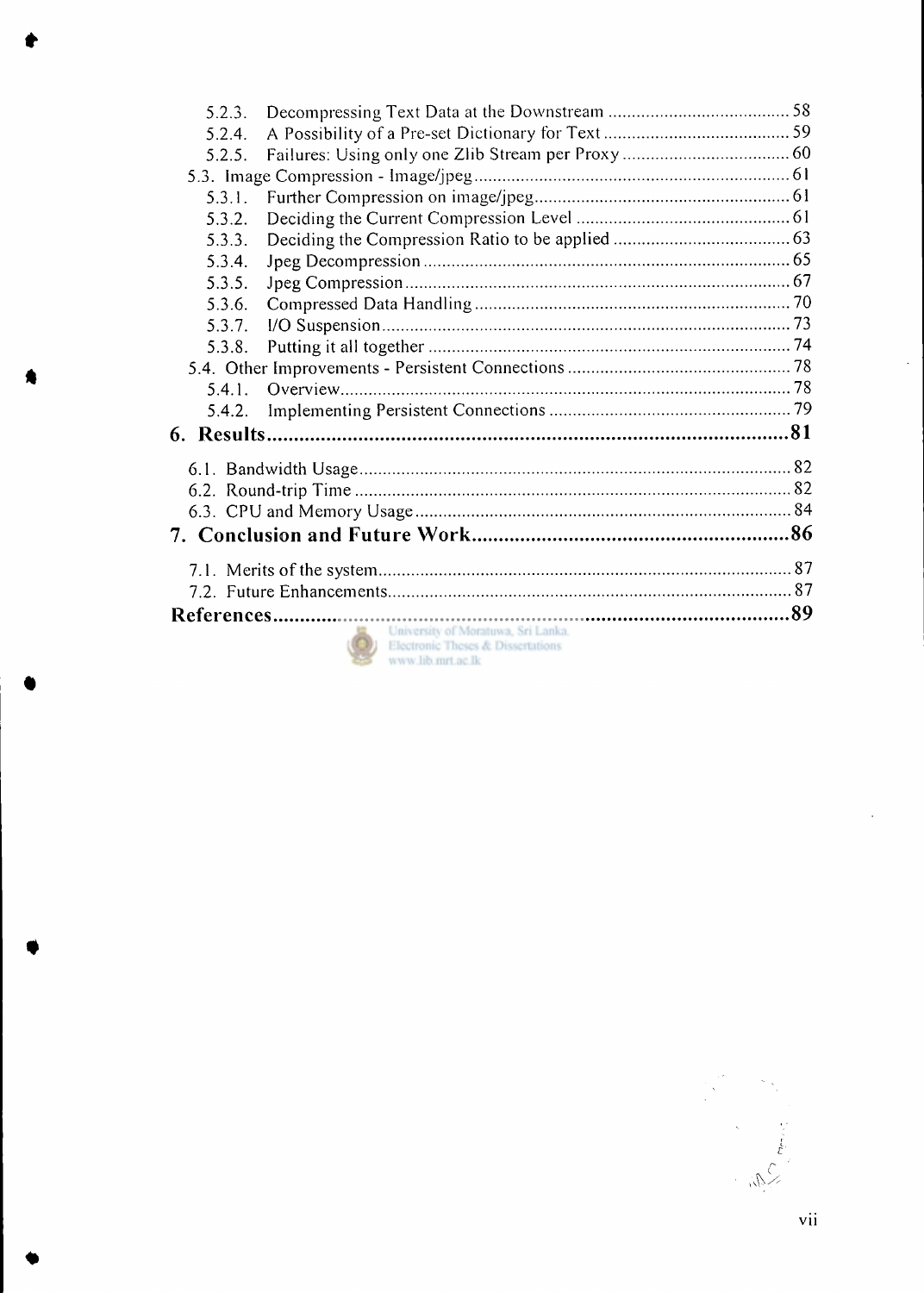# **Table of Figures**

•

| Figure 2.6 Two matrices representing the DCT input and output blocks from a gray-                                                                                                                                                   |  |
|-------------------------------------------------------------------------------------------------------------------------------------------------------------------------------------------------------------------------------------|--|
|                                                                                                                                                                                                                                     |  |
| Figure 2.7 A Sample Quantization Matrix with a quality factor of two 25                                                                                                                                                             |  |
|                                                                                                                                                                                                                                     |  |
|                                                                                                                                                                                                                                     |  |
| Figure 2.10 The DCT block are reordered in a zig-zag sequence and the direction of                                                                                                                                                  |  |
|                                                                                                                                                                                                                                     |  |
|                                                                                                                                                                                                                                     |  |
|                                                                                                                                                                                                                                     |  |
| Figure 3.2 The Distribution of Content-types with Byte Count Based on LEARN                                                                                                                                                         |  |
|                                                                                                                                                                                                                                     |  |
|                                                                                                                                                                                                                                     |  |
|                                                                                                                                                                                                                                     |  |
|                                                                                                                                                                                                                                     |  |
|                                                                                                                                                                                                                                     |  |
| Figure 4.5 An Element of the queue <b>contract of the contract of the set of the contract of the queue</b> contract of the contract of the contract of the contract of the contract of the contract of the contract of the contract |  |
| Figure 4.6 Communication between web browser and web server 41                                                                                                                                                                      |  |
|                                                                                                                                                                                                                                     |  |
|                                                                                                                                                                                                                                     |  |
|                                                                                                                                                                                                                                     |  |
|                                                                                                                                                                                                                                     |  |
| Figure 5.3 Generating the compression engine at the upstream 49                                                                                                                                                                     |  |
|                                                                                                                                                                                                                                     |  |
| Figure 5.5 Building the Decompression Dictionary at the downstream 51                                                                                                                                                               |  |
|                                                                                                                                                                                                                                     |  |
| Figure 5.7 Compression Ratios for text files (File size < 4,000 Bytes)  54                                                                                                                                                          |  |
| Figure 5.8 Compression Ratios for text files (4KB < File size < 20 KB)  54                                                                                                                                                          |  |
|                                                                                                                                                                                                                                     |  |
|                                                                                                                                                                                                                                     |  |
|                                                                                                                                                                                                                                     |  |
|                                                                                                                                                                                                                                     |  |
|                                                                                                                                                                                                                                     |  |
|                                                                                                                                                                                                                                     |  |
|                                                                                                                                                                                                                                     |  |
|                                                                                                                                                                                                                                     |  |
|                                                                                                                                                                                                                                     |  |
|                                                                                                                                                                                                                                     |  |
|                                                                                                                                                                                                                                     |  |
|                                                                                                                                                                                                                                     |  |